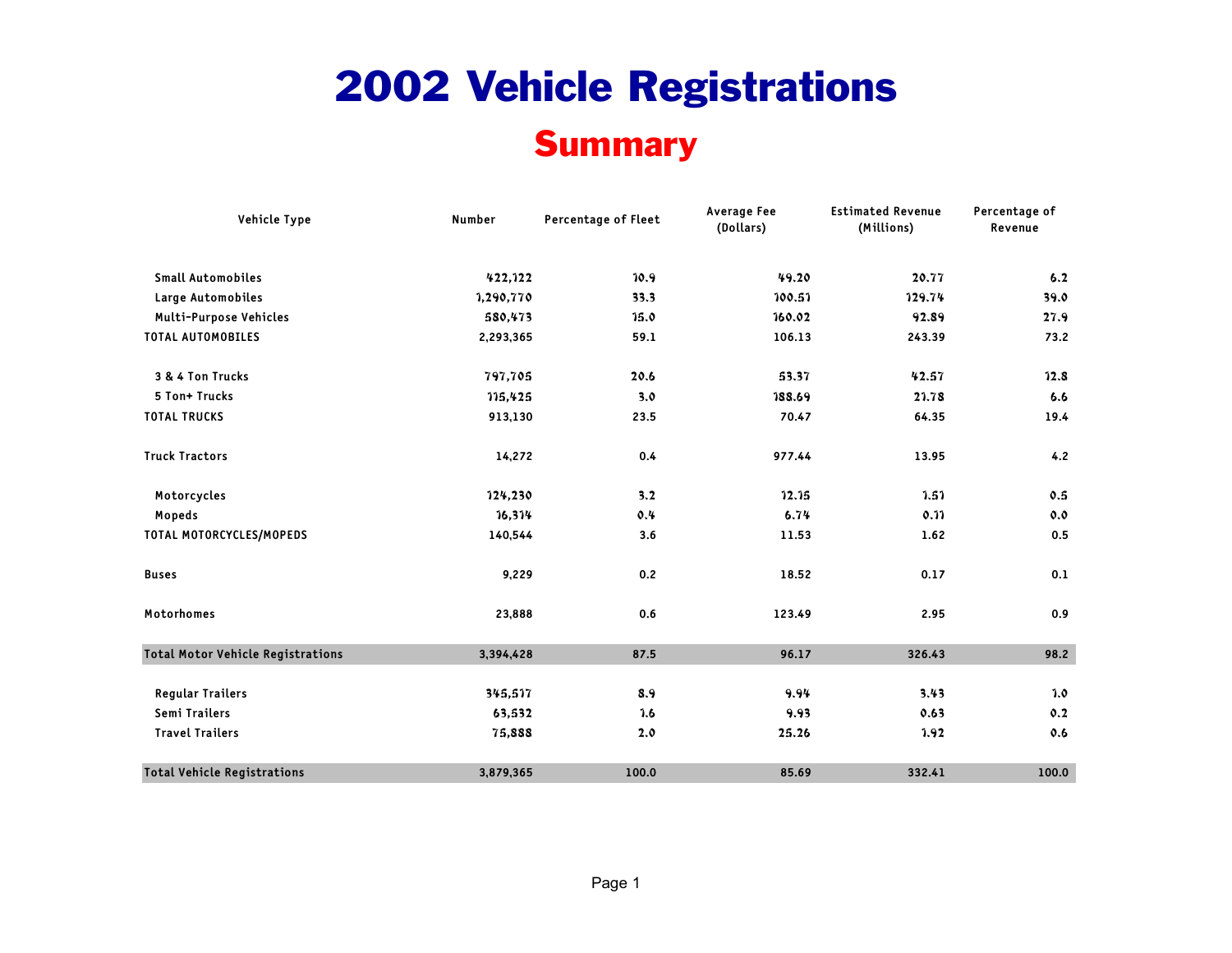### by County

| County             | Auto-<br>mobiles | <b>Buses</b>            | Motor-<br>homes         | Motor-<br>cycles | Mopeds          | Semi<br><b>Trailers</b> | Regular<br><b>Trailers</b> | Travel<br><b>Trailers</b> | <b>Trucks</b> | Truck<br><b>Tractors</b> | Misc                    | Total   |
|--------------------|------------------|-------------------------|-------------------------|------------------|-----------------|-------------------------|----------------------------|---------------------------|---------------|--------------------------|-------------------------|---------|
| Official Vehicles  | 13,065           | 6,852                   | $\overline{\mathbf{3}}$ | 279              | 13              | 373                     | 5,710                      | 36                        | 23,493        | 365                      | 3,975                   | 54,164  |
| Adair              | 6,047            | 4                       | 85                      | 335              | 36              | 502                     | 1,169                      | 271                       | 3,909         | 109                      | $\mathbf{o}$            | 12,467  |
| Adams              | 3,484            | 4                       | 35                      | 251              | 25              | 283                     | 687                        | 153                       | 2,394         | 49                       | $\mathbf{o}$            | 7,365   |
| Allamakee          | 11,253           | $\overline{2}$          | 115                     | 686              | 101             | 529                     | 2,602                      | 376                       | 5,758         | 37                       | $\mathbf{o}$            | 21,459  |
| Appanoose          | 10,735           | 12                      | 137                     | 528              | 63              | 300                     | 2,194                      | 414                       | 5,848         | 58                       | $\mathbf{o}$            | 20,289  |
| Audubon            | 5,004            | 4                       | 49                      | 304              | $\overline{38}$ | 446                     | 982                        | 219                       | 3,102         | $\overline{113}$         | $\mathbf{o}$            | 10, 261 |
| <b>Benton</b>      | 19,504           | 12                      | 248                     | 1,157            | 123             | 734                     | 4,096                      | 881                       | 9,727         | 215                      | $\mathbf{o}$            | 36,697  |
| <b>Black Hawk</b>  | 94,849           | 177                     | 1,033                   | 4,992            | 546             | 1,007                   | 12,232                     | 2,904                     | 28,559        | 282                      | $\overline{\mathbf{2}}$ | 146,583 |
| <b>Boone</b>       | 20,317           | 41                      | 307                     | 1,237            | 187             | 412                     | 3,967                      | 818                       | 8,982         | 137                      | $\mathbf{o}$            | 36,405  |
| <b>Bremer</b>      | 17,357           | $\mathbf{1}$            | 228                     | 1,058            | 227             | 534                     | 4,000                      | 810                       | 7,607         | 119                      | $\mathbf{o}$            | 31,941  |
| <b>Buchanan</b>    | 14,542           | 19                      | 204                     | 877              | 170             | 582                     | 3,295                      | 732                       | 7,279         | 151                      | $\mathbf{o}$            | 27,851  |
| <b>Buena Vista</b> | 15,030           | 18                      | 119                     | 810              | 119             | 699                     | 2,871                      | 504                       | 6,688         | 134                      | $\mathbf{o}$            | 26,992  |
| <b>Butler</b>      | 11,936           | 4                       | 141                     | 865              | 173             | 482                     | 2,959                      | 619                       | 6,191         | 123                      | $\mathbf{o}$            | 23,493  |
| Calhoun            | 8,494            | $5\phantom{.0}$         | 93                      | 529              | 122             | 494                     | 1,746                      | 356                       | 4,170         | 150                      | $\mathbf{o}$            | 16,159  |
| Carroll            | 16,287           | 22                      | 120                     | 730              | 209             | 1,122                   | 2,412                      | 618                       | 7,515         | 226                      | $\mathbf{o}$            | 29,261  |
| Cass               | 11,608           | $\mathbf{7}$            | 98                      | 722              | 79              | 666                     | 1,915                      | 522                       | 6,321         | 122                      | $\mathbf{o}$            | 22,060  |
| Cedar              | 14,178           | $\mathbf{7}$            | 205                     | 826              | 143             | 736                     | 2,948                      | 586                       | 7,347         | 159                      | $\mathbf{o}$            | 27,135  |
| Cerro Gordo        | 36,490           | 70                      | 434                     | 1,897            | 285             | 906                     | 5,885                      | 1,313                     | 12,375        | 245                      | $\mathbf{o}$            | 59,900  |
| Cherokee           | 10,440           | $\overline{\mathbf{3}}$ | 114                     | 716              | 151             | 564                     | 2,205                      | 455                       | 5,113         | 97                       | $\mathbf{o}$            | 19,858  |
| Chickasaw          | 10,551           | $\overline{\mathbf{3}}$ | 152                     | 673              | 108             | 937                     | 2,642                      | 480                       | 5,154         | 113                      | $\mathbf 0$             | 20,813  |
| Clarke             | 7,168            | $\overline{\mathbf{3}}$ | 81                      | 307              | 19              | 372                     | 1,258                      | 313                       | 3,887         | 43                       | $\mathbf{o}$            | 13,451  |
| Clay               | 14,021           | 50                      | 185                     | 892              | 93              | 604                     | 3,085                      | 567                       | 6,109         | 193                      | $\mathbf 0$             | 25,799  |
| Clayton            | 14,384           | $\boldsymbol{9}$        | 113                     | 1,042            | 109             | 811                     | 3,348                      | 525                       | 7,789         | 94                       | $\mathfrak d$           | 28,224  |
| Clinton            | 38,820           | 22                      | 473                     | 2,157            | 267             | 1,012                   | 6,254                      | 1,282                     | 15,192        | 187                      | 1                       | 65,667  |
| Crawford           | 12,912           | 14                      | 105                     | 671              | 155             | 745                     | 1,963                      | 586                       | 6,915         | 131                      | $\mathbf{o}$            | 24,197  |
| <b>Dallas</b>      | 31,500           | 25                      | 380                     | 1,573            | 211             | 626                     | 4,828                      | 1,097                     | 11,569        | 143                      | $\mathbf{1}$            | 51,953  |
| Davis              | 5,965            | 6                       | 80                      | 326              | 50              | 310                     | 1,359                      | 309                       | 3,801         | 37                       | $\mathbf{o}$            | 12,243  |
| Decatur            | 5,855            | 33                      | 76                      | 307              | 44              | 448                     | 1,088                      | 263                       | 3,599         | 40                       | $\mathbf{o}$            | 11,753  |
| <b>Delaware</b>    | 14,130           | 4                       | 137                     | 898              | 117             | 746                     | 2,629                      | 458                       | 7,018         | 112                      | $\mathbf{o}$            | 26,249  |
| <b>Des Moines</b>  | 32,467           | 55                      | 352                     | 2,053            | 167             | 969                     | 5,314                      | 810                       | 13,114        | 135                      | $\mathbf{o}$            | 55,436  |
| Dickinson          | 14,082           | 15                      | 190                     | 858              | 155             | 291                     | 4,664                      | 573                       | 5,634         | 107                      | $\mathbf{o}$            | 26,569  |
| <b>Dubuque</b>     | 68,104           | 44                      | 519                     | 3,415            | 284             | 999                     | 8,051                      | 1,856                     | 20,724        | 162                      | $\mathbf 0$             | 104,158 |
| Emmet              | 8,537            | 13                      | 107                     | 645              | 107             | 403                     | 2,105                      | 368                       | 4,229         | 118                      | $\mathbf{o}$            | 16,632  |
| Fayette            | 16,269           | 8                       | 186                     | 1,076            | 178             | 800                     | 3,008                      | 668                       | 7,663         | 149                      | $\mathbf{o}$            | 30,005  |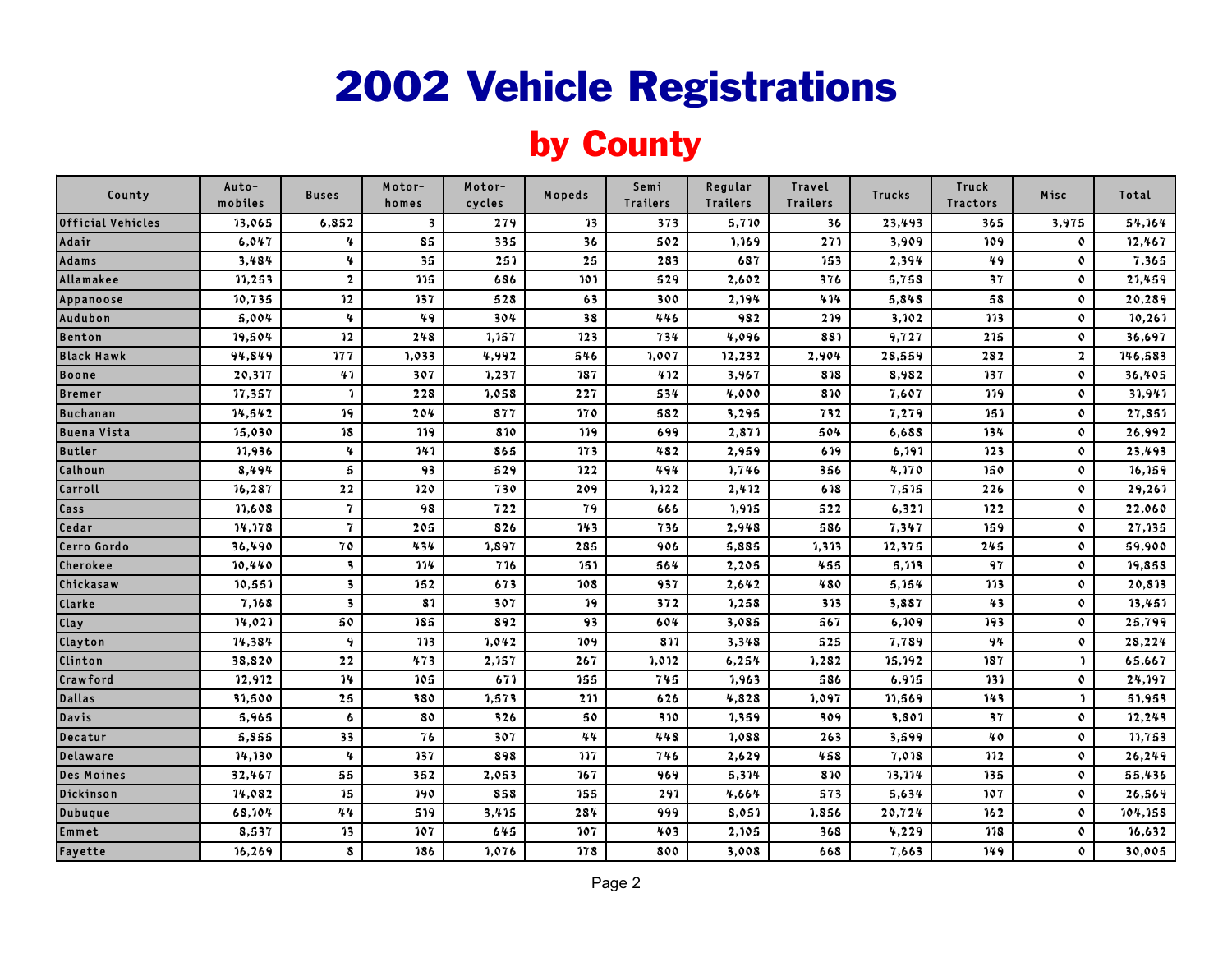### by County

| County    | Auto-<br>mobiles | <b>Buses</b>        | Motor-<br>homes | Motor-<br>cycles | Mopeds         | Semi<br><b>Trailers</b> | Regular<br><b>Trailers</b> | Travel<br><b>Trailers</b> | <b>Trucks</b> | Truck<br><b>Tractors</b> | Misc           | Total   |
|-----------|------------------|---------------------|-----------------|------------------|----------------|-------------------------|----------------------------|---------------------------|---------------|--------------------------|----------------|---------|
| Floyd     | 12,955           | 13                  | 187             | 878              | 152            | 203                     | 3,020                      | 662                       | 5,876         | 148                      | $\mathbf{o}$   | 24,094  |
| Franklin  | 8,526            | $\overline{2}$      | 91              | 531              | 102            | 390                     | 1,847                      | 430                       | 4,397         | 130                      | $\mathbf{o}$   | 16,446  |
| Fremont   | 6,629            | $\mathbf{1}$        | 79              | 363              | 33             | 269                     | 1,446                      | 245                       | 4,203         | 140                      | $\mathbf{o}$   | 13,408  |
| Greene    | 8,116            | 10                  | 105             | 508              | 110            | 555                     | 1,552                      | 379                       | 4,233         | 172                      | $\mathbf{o}$   | 15,740  |
| Grundy    | 9,509            | $\overline{2}$      | 97              | 633              | 167            | 509                     | 2,185                      | 433                       | 4,797         | 187                      | $\mathbf{o}$   | 18,519  |
| Guthrie   | 9,157            | $\overline{7}$      | 144             | 474              | 62             | 438                     | 2,250                      | 555                       | 4,987         | 105                      | $\mathbf{o}$   | 18,179  |
| Hamilton  | 12,744           | $\overline{7}$      | 180             | 799              | 114            | 726                     | 2,668                      | 642                       | 5,949         | 180                      | $\mathbf 0$    | 24,009  |
| Hancock   | 9,524            | 6                   | 155             | 774              | 214            | 489                     | 2,217                      | 492                       | 4,726         | 180                      | $\mathbf{1}$   | 18,778  |
| Hardin    | 14,500           | 18                  | 169             | 978              | 216            | 784                     | 2,642                      | 660                       | 6,881         | 179                      | $\mathbf{o}$   | 27,027  |
| Harrison  | 13,158           | $\mathbf{o}$        | 156             | 742              | 100            | 476                     | 2,354                      | 620                       | 7,470         | 85                       | $\mathbf{o}$   | 25,161  |
| Henry     | 14,311           | 18                  | 176             | 901              | 117            | 562                     | 2,566                      | 526                       | 7,284         | 72                       | $\mathbf{o}$   | 26,533  |
| Howard    | 8,053            | $\mathbf{o}$        | 91              | 581              | 94             | 432                     | 1,808                      | 363                       | 4,032         | 94                       | $\mathbf{1}$   | 15,549  |
| Humboldt  | 8,346            | າ                   | 114             | 790              | 159            | 419                     | 2,027                      | 330                       | 4,010         | 107                      | $\mathbf{o}$   | 16,303  |
| Ida       | 6,212            | $\overline{2}$      | 61              | 375              | 100            | 539                     | 1,331                      | 256                       | 3,412         | 97                       | $\mathbf 0$    | 12,385  |
| Iowa      | 12,525           | 31                  | 165             | 730              | 109            | 722                     | 2,297                      | 488                       | 6,983         | 127                      | $\mathbf{o}$   | 24,177  |
| Jackson   | 15,968           | $\overline{7}$      | 190             | 1,034            | 136            | 769                     | 3,170                      | 643                       | 7,844         | 77                       | $\mathbf{o}$   | 29,838  |
| Jasper    | 27,936           | 14                  | 348             | 1,985            | 282            | 1,128                   | 4,515                      | 1,404                     | 12,059        | 187                      | $\mathbf{o}$   | 49,858  |
| Jefferson | 12,747           | $\mathbf{v}$        | 161             | 680              | 107            | 377                     | 2,000                      | 427                       | 5,136         | 52                       | $\mathbf{o}$   | 21,698  |
| Johnson   | 76,745           | 108                 | 553             | 3,687            | 333            | 1,075                   | 7,263                      | 1,355                     | 19,329        | 194                      | $\mathbf 0$    | 110,642 |
| Jones     | 14,846           | 10                  | 191             | 905              | 167            | 671                     | 2,783                      | 632                       | 7,203         | 80                       | $\mathbf 0$    | 27,488  |
| Keokuk    | 8,753            | $\ddot{\mathbf{6}}$ | 102             | 566              | 63             | 569                     | 1,576                      | 443                       | 5,172         | 120                      | $\mathbf{o}$   | 17,370  |
| Kossuth   | 13,781           | $\overline{7}$      | 140             | 945              | 194            | 810                     | 3,104                      | 619                       | 6,787         | 324                      | $\mathfrak{0}$ | 26,711  |
| Lee       | 29,295           | 31                  | 285             | 1,727            | 152            | 640                     | 5,007                      | 857                       | 13,606        | 92                       | $\mathbf 0$    | 51,692  |
| Linn      | 153,622          | 96                  | 1,553           | 7,448            | 497            | 1,638                   | 16,713                     | 3,753                     | 44,799        | 433                      | $\mathbf{1}$   | 230,553 |
| Louisa    | 9,462            | $\overline{2}$      | 115             | 525              | 76             | 342                     | 2,211                      | 344                       | 5,249         | <b>111</b>               | $\mathbf{1}$   | 18,438  |
| Lucas     | 6,650            |                     | 85              | 419              | 72             | 333                     | 1,445                      | 420                       | 3,932         | 47                       | $\mathbf 0$    | 13,406  |
| Lyon      | 9,909            | 5                   | 77              | 716              | 187            | 632                     | 1,836                      | 503                       | 4,572         | 76                       | $\overline{2}$ | 18,515  |
| Madison   | 10,568           | 8                   | 134             | 578              | 58             | 436                     | 2,374                      | 530                       | 6,255         | 74                       | $\mathbf 0$    | 21,015  |
| Mahaska   | 16,425           | 28                  | 212             | 1,030            | 172            | 775                     | 3,006                      | 829                       | 8,290         | 152                      | $\mathbf{o}$   | 30,919  |
| Marion    | 24,278           | 30                  | 277             | 1,384            | 270            | 750                     | 4,217                      | 1,121                     | 10,908        | 159                      | $\mathbf{o}$   | 43,394  |
| Marshall  | 30,322           | 20                  | 359             | 1,613            | 161            | 1,010                   | 4,636                      | 1,053                     | 12,287        | 197                      | $\mathbf 0$    | 51,658  |
| Mills     | 12,602           | $\mathbf{5}$        | 129             | 692              | 3 <sup>4</sup> | 400                     | 2,006                      | 491                       | 6,497         | 75                       | $\mathbf 0$    | 22,931  |
| Mitchell  | 8,557            | $\mathbf{v}$        | 139             | 591              | 112            | 311                     | 1,936                      | 390                       | 4,328         | 95                       | $\mathbf{o}$   | 16,470  |
| Monona    | 8,091            | 4                   | 84              | 470              | 71             | 385                     | 1,505                      | 331                       | 4,622         | 82                       | $\mathbf{o}$   | 15,645  |